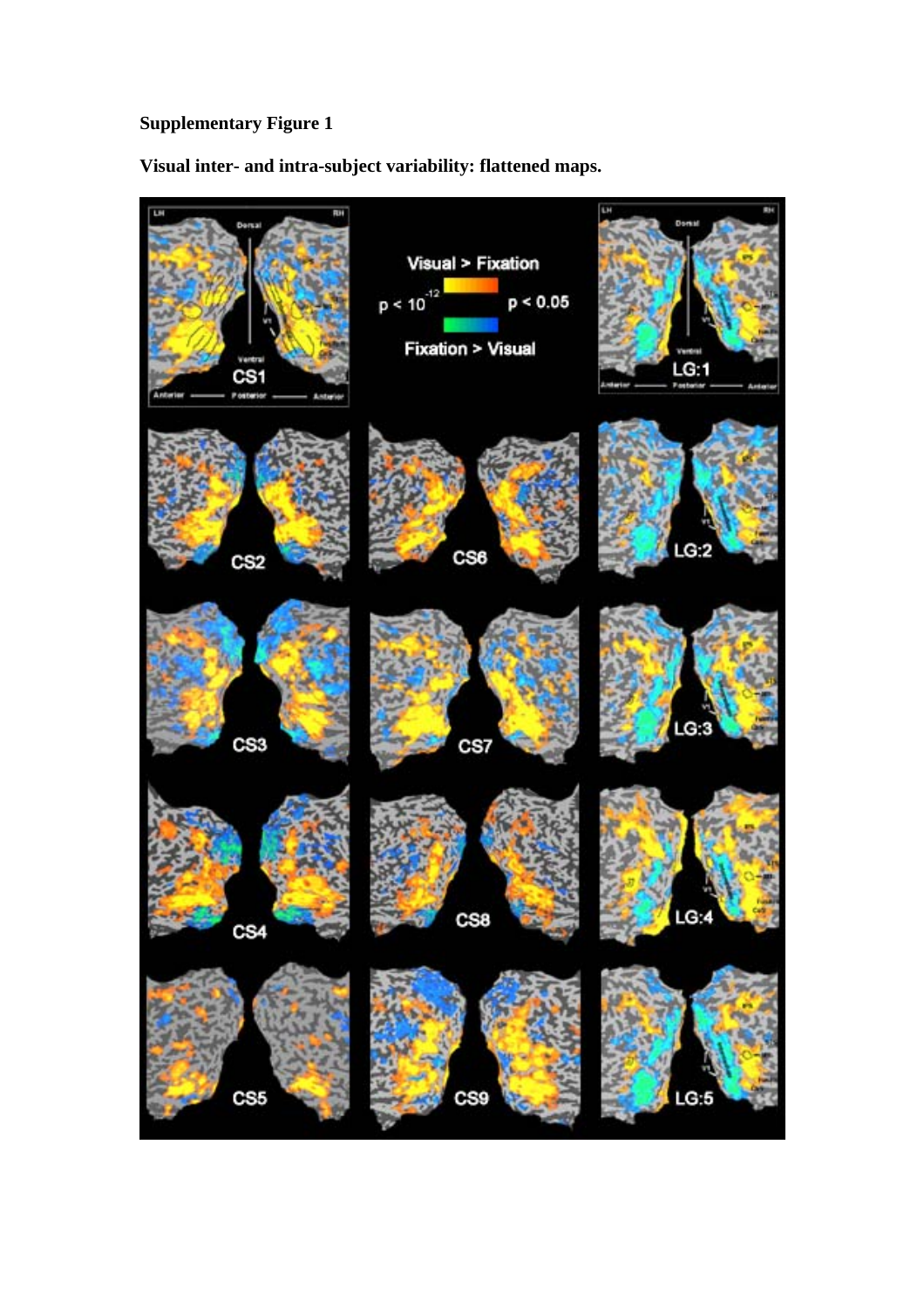Individual activation maps of LG (right column, LG:1..5) and controls (left two columns, CS1..9). The controls' maps (CS1..CS9) and LG's (LG:1,2) are of the category localizer experiment (line drawings version, see Methods for mo re details). LG:3 map is of the grayscale version of the category localizer experiment, LG:4 is from the category related movie-clip experiment, and LG:5 is from the c ompletion experiment (see Methods and Results for more details). LG's maps presente d here are duplicates of the maps displayed in Fig. 2 and 3. Note the variation that exists in the above-baseline V1 activation extent among controls and in LG (V1 location is indicated in CS1 and LG:1), and that the variation observed in LG's V1 ( across the different scans and between hemispheres) is not unique, and similar patterns can be detected among controls (cf. CS2 and CS5, right vs. left hemispheres in CS6 and CS8). It is important to mention that even though variation in visual activat ion extents exists in the visual cortex between individuals and within individuals (different scans), it is mainly manifested in low, absent or even negative fMRI signa l measured in the vicinity of the occipital pole (corresponding to the foveal represent ation, and probably due (at least in part) to susceptibility effects originating from the vicinity of the occipital pole) and in the amount of deactivation observed in the peripheral visual field, but has never been reported to take the form seen in LG of spreading deactivation in the ventral-dorsal dimension throughout foveal and peripheral regions.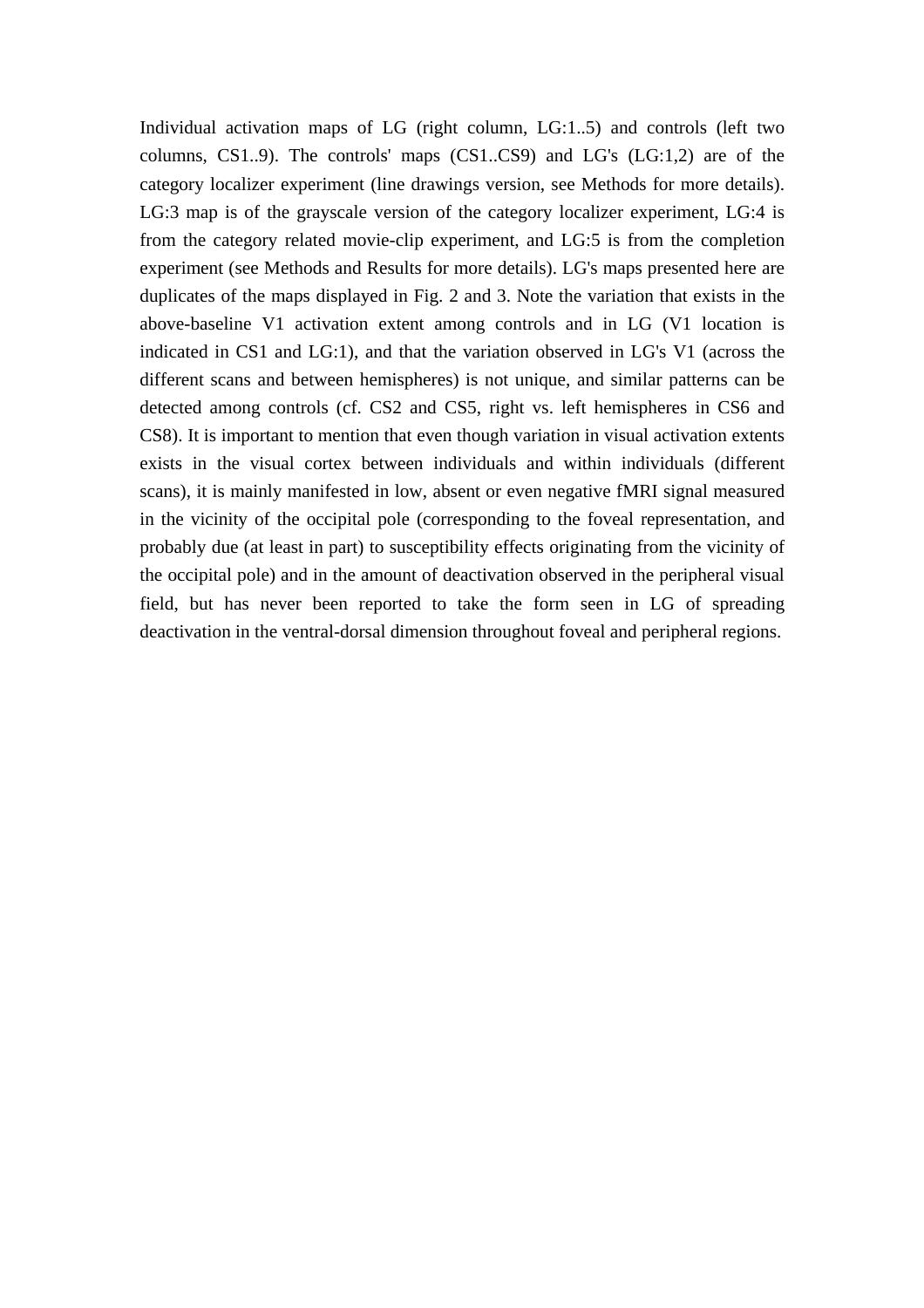**Visual inter- and subject variability: classical views.** 

![](_page_2_Figure_2.jpeg)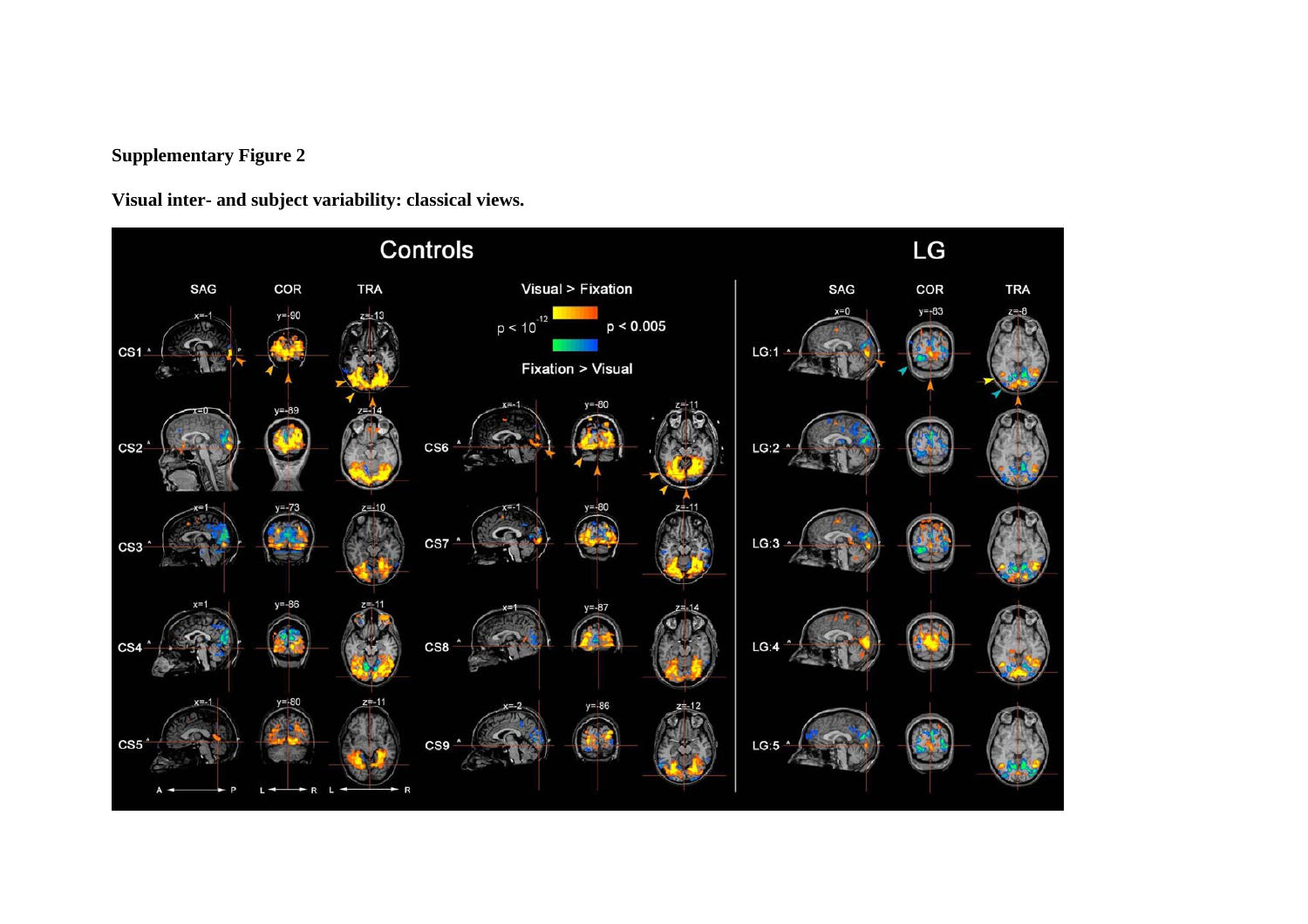Visual activation maps, corresponding to the ones displayed in Supplementary Figure 1, displayed on *classical anatomical views (*sagittal (SAG), coronal (COR) and transverse (TRA)), with *P* < 0.005. The Talairach coordinates of the planes are indicated at the top of each view for each of the control subjects' views and for LG on LG:1 display. Note the variation that exists in the above-baseline V1 activation extent among controls and in LG in the vicinity of the calcarine sulcus (indicated by the red cross in each view). The orange arrows in LG:1 depict V1 activation, the blue arrow depicts the intermediate-level deactivation (corresponding probably to V2/VP ventrally and V2/V3 dorsally), and the yellow arrow depicts high-order above-baseline activity in LG (corresponding anatomically to the lateral occipital complex (LOC)). In corresponding views of the controls the typical activation pattern exists with positive visual activations from V1 to high-order visual regions (see indicative arrows in CS1 and CS6). Deactivation patterns in controls (e.g. CS3, CS4, CS7) correspond to peripheral deactivations in the visual system influenced by the center-surround organization. For display purposes, arrows are only displayed on LG:1 (for LG) and CS1 and CS6. A anterior,  $P$  - posterior,  $L$  – left,  $R$  – right.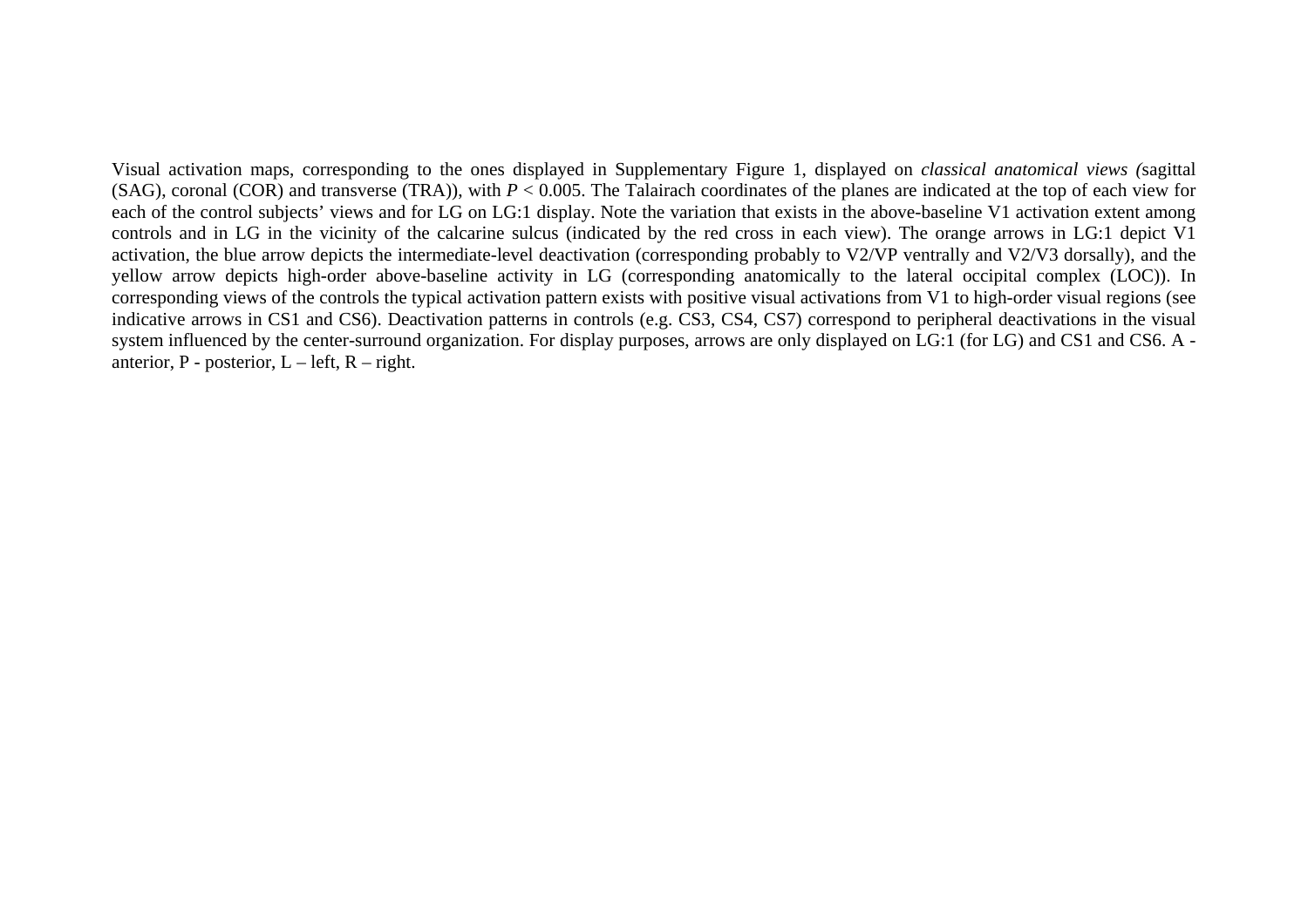## **Retinotopic definitions in LG.**

![](_page_4_Figure_2.jpeg)

The maps presented above are based on two scans of the retinotopic mapping experiment LG underwent (see Methods for more details). The top 2 maps represent the classical statistical contrast used to define retinotopic borders (Up vs. Down;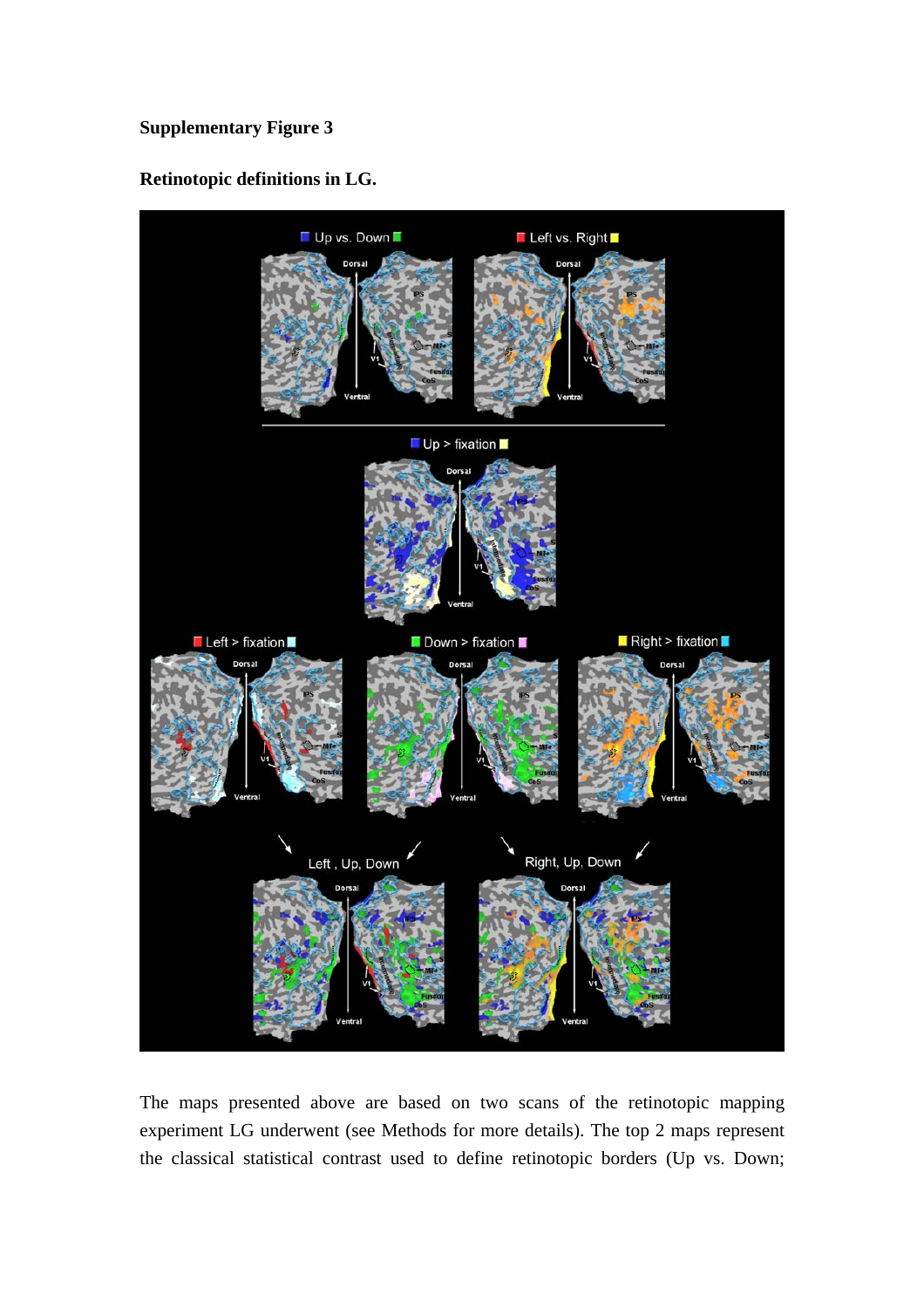Right vs. Left) and are taken at a liberal threshold  $(P < 0.135)$  to allow detection of weak retinotopic representations if those exist. Since these contrasts did no t yield the expected response beyond V1, we went on to weaker contrasts in order to assess the retinotopy that could be detected reliably with fMRI in LG's visual cortex.

The 4 maps in the middle contrast each condition (direction) with fixation baseline (Up, Right, Left at  $P < 0.05$ , Down at  $P > 0.135$ ). For each map the colors indicate either above baseline response or response below fixation baseline (e.g. blue indicates above baseline response for Up, off-white indicates below baseline responses during  $Up$ ).

The two maps presented at the bottom are overlays of the middle maps (taking into consideration the above- baseline activation for each condition) that we used in order to define the retinotopic borders of LG. The right map (Right, Up, Down) was used to define LG's left hemisphere V1 borders (no other borders were evident), while the left map (including Left, Up, Down) was used to delineate the right hemisphere V1 borders (here too no other borders were evident).

The light blue borders appearing in all the maps outline the borders of LG's negative intermediate deactivation stripe as defined by contrasting visual activation over baseline in 3 scans of the localizer runs (twice the line drawing version, once the grayscale photographs version) with  $P < 0.05$ .

The black dotted line represents the assumed V1 border. Note that both of the expected meridian representations exist in V1 (horizontal meridian along the calcarine sulcus cut and the vertical meridian's ventral and dorsal sections anterior to that), while the horizontal meridian representation expected to be found in both V2 and V3 meridian-related activity was detected within the intermediate deactivated patch, and below-negative activation within this patch was more significant in the ventral aspect of the patch to all of the conditions. Anterior to the intermediate deactivation patch, meridian related activity is evident. (from which the V2/V3 border can be deduced) is absent. No significant positive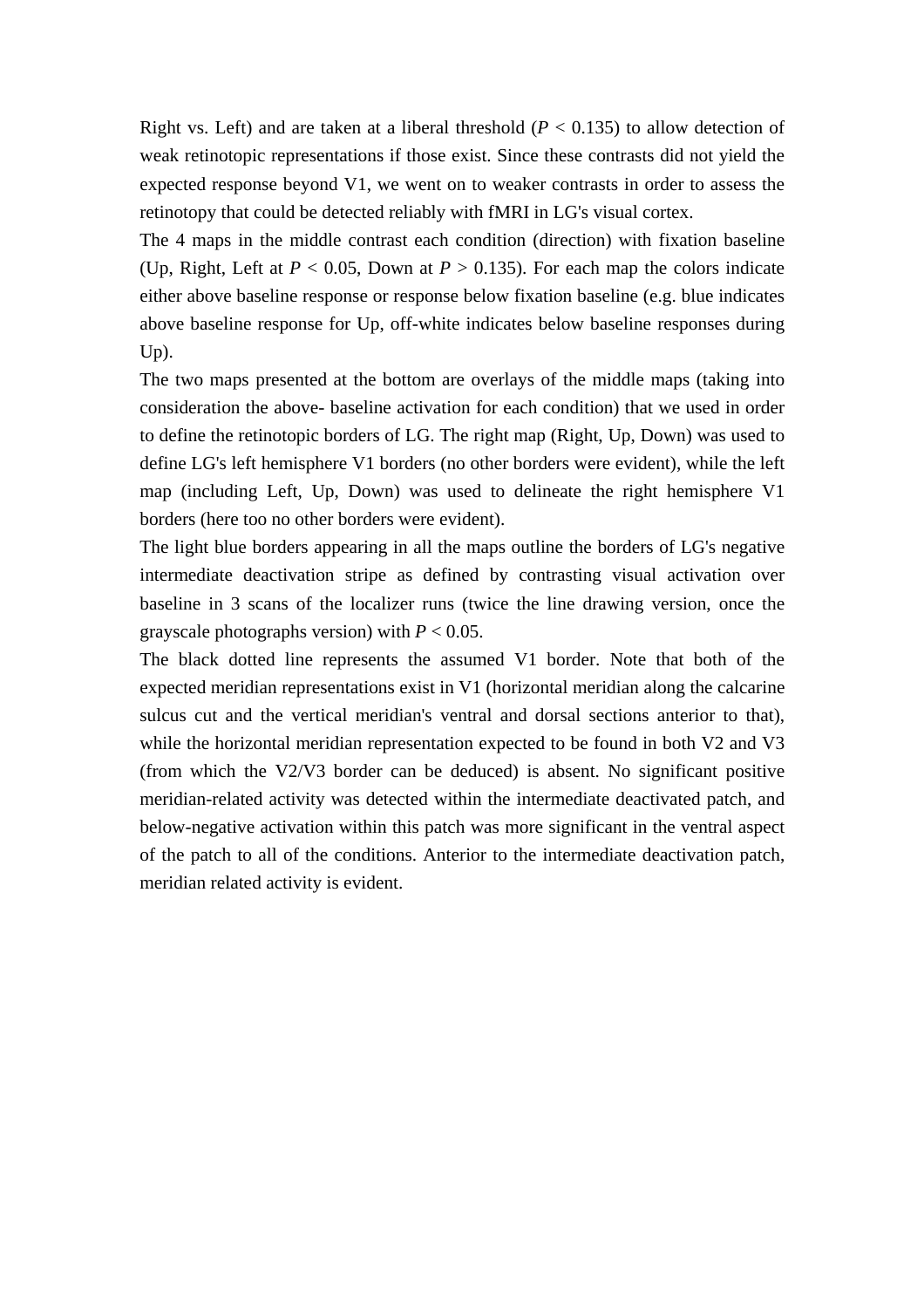#### **Eccentricity mapping in LG.**

![](_page_6_Figure_2.jpeg)

#### Methods:

The eccentricity experiment that LG underwent was a block-designed experiment and included 2 conditions; repeated 7 times. Each block lasted 18 s, and included presentation of 72 images, each displayed for 250 ms. Blocks were interleaved with 6 s fixation periods (a red fixation dot on black screen). Stimuli consisted of objects superimposed on uniform colored backgrounds. A red fixation dot (peripheral stimuli) or cross (foveal stimuli) were superimposed on all stimuli. The foveal stimuli were circles subtending a visual angle of  $1.5^\circ x 1.5^\circ$ . The peripheral stimuli were rings with an inner diameter of 9° and outer diameter of 16°. LG was instructed to fixate throughout the fovea, periphery. Each condition was colored copies of experiment.

#### Results:

The top 2 maps contrast each condition with baseline and, as can be seen, the intermediate deactivated patch (indicated by blue borders, see below) is deactivated in either of the conditions (top: off white indicates deactivation during foveal stimuli, middle: pink indicates deactivation during peripheral stimuli). The bottom map is an overlay of 2 maps: